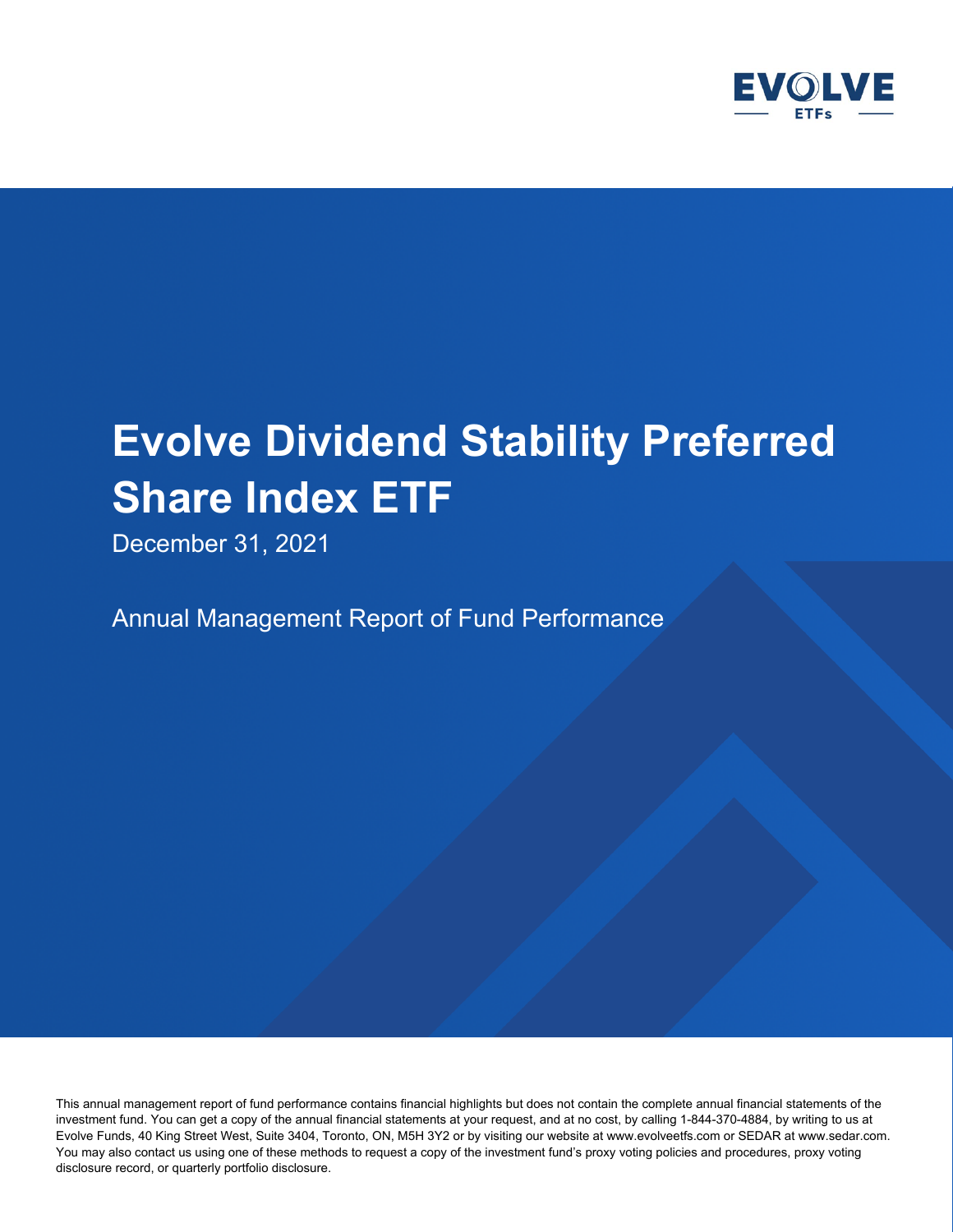December 31, 2021

#### **Investment Objective and Strategies**

The Evolve Dividend Stability Index ETF (the "Fund") seeks to replicate, to the extent reasonably possible and before fees and expenses, the performance of the Solactive Dividend Stability Canada Preferred Share Index (the "Benchmark"), or any successor thereto. The Fund invests primarily in preferred equity securities of companies listed in Canada.

#### **Risk**

There were no changes to the Fund over the period of this report that materially affected the level of risk associated with an investment in the Fund. Prospective investors should read the Fund's most recent prospectus and consider the description of risks contained therein.

#### **Results of Operations**

For the year ended December 31, 2021, the Unhedged ETF Units returned 5.8% versus the Solactive Dividend Stability Canada Preferred Share Index PR return of 1.5%. The difference in performance of the unhedged units relative to its benchmark can be attributed primarily to management and administration fees plus applicable sales taxes, to portfolio trading strategies and to the assumption that all distributions made by the investment fund were reinvested in additional securities whereas the index performance is of price return only. The Fund's net assets were \$38.6MM as at December 31, 2021.

#### **Portfolio Manager Commentary**

North American markets made solid gains in 2021. In Canada, the S&P/TSX Composite Index returned 21.7%, while the S&P/TSX Composite Index was up 24.4%.

In the U.S., the S&P 500 gained 26.9% (US\$), while the Dow Jones Industrial Average rose 18.7% (US\$) and the Nasdaq Composite 21.4% (US\$).

Comparatively, the broad markets outperformed preferred shares which gained 13.6% on the S&P/TSX Preferred Shares Index.

The lack of new preferred share supply and several redemptions, coupled with the expectations of future redemptions because of the issue of Limited Recourse Capital Notes (LRCN), contributed to the positive returns for the market. In addition, rising yields and the expectation of higher inflation has made the preferred share market a sought-after asset class.

Following the issuance of LRCNs, preferred shares rose because investors recognized that a large portion of the Canadian preferred share market would be redeemed in the coming quarters. In 2020, \$3.4 billion worth of preferred shares were redeemed; and by mid-October 2021, over \$7 billion were redeemed so far for the year, with another \$1.5 billion‑plus expected to be redeemed by the end of the year.(i)

Incidentally, LRCN allow financial institutions to count the security as preferred equity on their balance sheets, except that they pay interest and get an interest deduction on them. This means that LRCNs are much cheaper for banks to issue, than paying after-tax preferred dividends.(ii)

In June, The Royal Bank of Canada, the pioneer in the LRCN space in Canada, announced the offering of \$1 billion of non‑viability contingent capital (NVCC) Additional Tier 1 (AT1) Limited Recourse Capital Notes, Series 3 (LRCNs). The LRCNs will bear interest at a rate of 3.65% annually, payable semi-annually, for the initial period ending November 24, 2026. Thereafter, the interest rate on the LRCNs will reset every five years at a rate equal to the prevailing 5‑year Government of Canada Yield plus 2.665%. The LRCNs will mature on November 24, 2081.(iii)

In December, BCE Inc. announced that 501,717 of its 22,735,621 fixed-rate Cumulative Redeemable First Preferred Shares, Series AK have been tendered for conversion on December 31, 2021, on a one-for-one basis, into floating-rate Cumulative Redeemable First Preferred Shares, Series AL In addition, 956,408 of its 2,254,079 Series AL Preferred Shares have been tendered for conversion on December 31, 2021, on a one-for-one basis, into Series AK Preferred Shares.(iv)

Power Corporation also announced in December that it intends to redeem all 86,100 of its outstanding Cumulative Redeemable First Preferred Shares, 1986 Series on January 15, 2022.(v)

On the other hand, Canadian Utilities Limited announced in November that it has entered into an agreement with a syndicate of underwriters who have agreed to buy 7,000,000 4.75% Cumulative Redeemable Second Preferred Shares Series HH at a price of \$25.00 per share for aggregate gross proceeds of \$175,000,000. The proceeds will be used for capital expenditures, to repay indebtedness and for other general corporate purposes.(vi)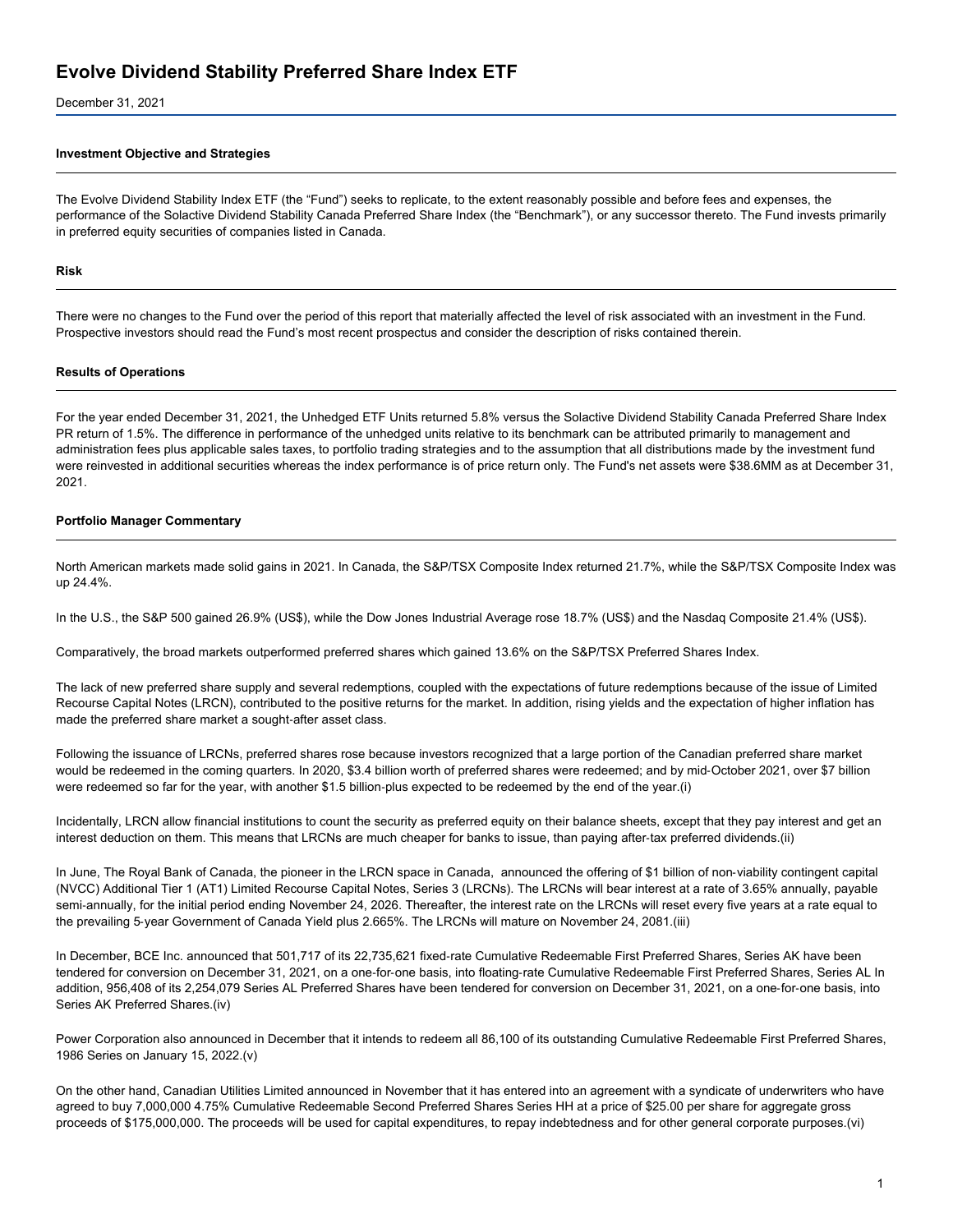December 31, 2021

#### **Performance Attribution**

For the 12‑month period ending December 31, 2021, TC Energy Corp., followed by Enbridge Inc. and Brookfield Asset Management Inc. made the biggest contribution to the Fund. By weight, the Fund's largest exposure at the end of the year was to TC Energy Corp, followed by Enbridge Inc. and Pembina Pipeline Corp.

*(i) https://www.morningstar.ca/ca/news/215641/preferred‑shares‑still‑have‑room‑to‑run.aspx*

*(ii) https://www.morningstar.ca/ca/news/215641/preferred‑shares‑still‑have‑room‑to‑run.aspx*

*(iii) https://ca.finance.yahoo.com/news/royal‑bank‑canada‑announces‑nvcc‑205100615.html*

(iv) https://www.prnewswire.com/news-releases/bce-reports-results-of-series-ak-and-al-preferred-share-conversions-301447209.html

(v) https://www.newswire.ca/news-releases/power-corporation-announces-redemption-of-preferred-shares-819486641.htmlout Power Corporation

(vi) https://www.canadianutilities.com/en-ca/about-us/news/2021/122645-canadian-utilities-limited-announces-preferred-share-issue.html

#### **Recent Developments**

In the year 2021, the COVID-19 pandemic persisted and continued to result in unprecedented actions by governments around the world to curtail the spread of the disease. These events have resulted in a high level of uncertainty and volatility in the financial markets and have had an enormous impact on businesses and consumers in all sectors. The duration and impact of these developments is unknown at this time and as such, the financial impact to investments cannot be estimated.

#### **Related Party Transactions**

Evolve Funds Group Inc. (the "Manager") complies with its current policy and procedures regarding investments in related issuers and reports periodically to the Investment Review Committee.

#### **Management Fees**

The management fees are calculated based on 0.45% per annum of the average daily net asset value of the Fund. The fees are accrued daily and generally paid monthly. For the year ended December 31, 2021, the Fund incurred \$145,654 in management fees. These management fees were received by the Manager for the day-to-day operations of the fund, including managing the portfolio, maintaining portfolio systems used to manage the Fund, maintaining the www.evolveetfs.com website, and providing all other services including marketing and promotion.

#### **Administration Fees**

The administration fees are calculated based on 0.15% per annum of the average daily net asset value of the Fund. The fees are accrued daily and are generally paid monthly. For the year ended December 31, 2021, the Fund incurred \$64,217 in administration fees. These administration fees were received by the Manager for the following operating expenses of the Fund including but not limited to: mailing and printing expenses for periodic reports to unitholders; Registrar and Transfer Agent and Custodian; any reasonable out of pocket expenses incurred by the Manager or its agents in connection with their ongoing obligations to the Fund; IRC committee member fees and expenses in connection with the IRC; expenses related to compliance with NI 81-107; fees and expenses relating to voting of proxies by a third party; insurance coverage for the members of the IRC; fees payable to the auditors and legal advisors of the Fund; regulatory filing, stock exchange and licensing fees and CDS fees; costs and expenses of complying with all applicable laws, regulations and policies, including expenses and costs incurred in connection with the continuous public filing requirements such as permitted prospectus preparation and filing expenses; and legal, accounting and audit fees and fees and expenses of the Trustee, Custodian and Manager which are incurred in respect of matters not in the normal course of the Fund's activities. The administration fee paid to the Manager by the Fund may, in any particular period, be less than or exceed the operating expenses that the Manager incurs for the Fund.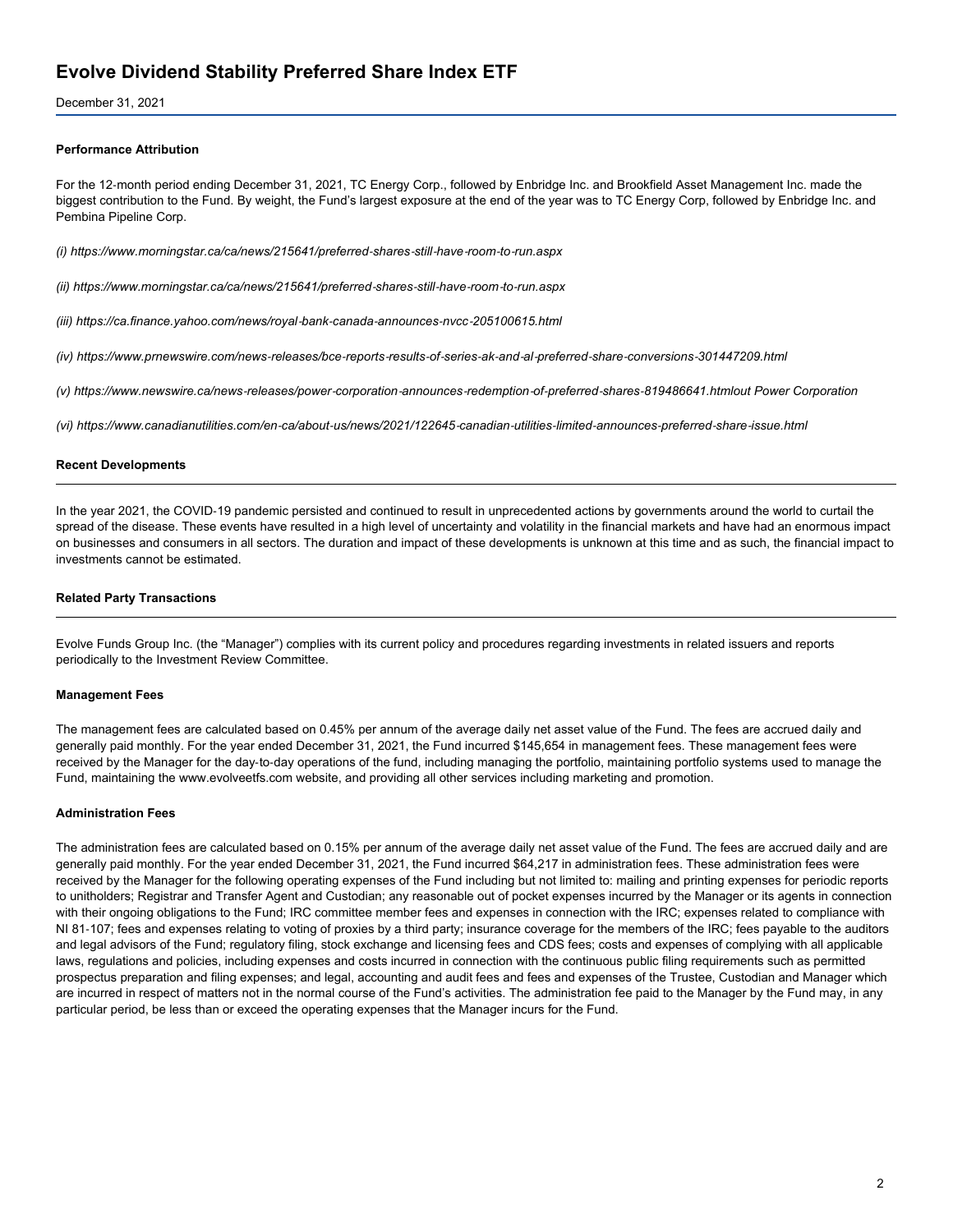December 31, 2021

#### **Financial Highlights**

The following tables show selected key financial information about the Fund and are intended to help readers understand the Fund's financial performance for the period indicated.

#### **The Fund's Net Assets Per Unit<sup>1</sup>**

|                                                        | December 31,<br>2021 | December 31,<br>2020     | December 31,<br>2019 |
|--------------------------------------------------------|----------------------|--------------------------|----------------------|
| For the periods ended:                                 | $($ \$)              | $($ \$)                  | $($ \$)              |
| Unhedged ETF Units - Net Assets per Unit               |                      |                          |                      |
| Net Assets per Unit, beginning of period               | 24.97                | 25.38                    | 25.00                |
| Increase (decrease) from operations:                   |                      |                          |                      |
| Total revenue                                          | 1.19                 | 1.25                     | 0.34                 |
| Total expenses                                         | (0.16)               | (0.18)                   | (0.07)               |
| Realized gains (losses)                                | 0.97                 | (0.06)                   | 0.01                 |
| Unrealized gains (losses)                              | (0.59)               | 0.65                     | 0.39                 |
| Total increase (decrease) from operations <sup>2</sup> | 1.41                 | 1.66                     | 0.67                 |
| <b>Distributions:</b>                                  |                      |                          |                      |
| From dividends                                         | (0.98)               | (0.99)                   | (0.12)               |
| From capital gains                                     | (0.06)               | $\overline{\phantom{a}}$ |                      |
| Return of capital                                      | (0.10)               | (0.15)                   | (0.17)               |
| Total annual distributions <sup>3</sup>                | (1.14)               | (1.14)                   | (0.29)               |
| Net Assets per Unit, end of period                     | 25.25                | 24.97                    | 25.38                |

1 This information is derived from the Fund's audited annual financial statements as at December 31, 2021, 2020, and 2019. The Fund effectively began operations on September 24, 2019.

2 Net assets and distributions are based on the actual number of units outstanding at the relevant time. The increase (decrease) from operations is based on the weighted average number of units outstanding over the period.

3 Distributions were paid in cash or reinvested in additional units of the Fund, or both. Actual distributions may vary slightly owing to rounding.

#### **The Fund's Ratios/Supplemental Data**

|                                                      | December 31, | December 31. | December 31. |
|------------------------------------------------------|--------------|--------------|--------------|
| For the periods ended:                               | 2021         | 2020         | 2019         |
| <b>Unhedged ETF Units - Ratios/Supplemental Data</b> |              |              |              |
| Total Net Asset Value (\$) <sup>4</sup>              | 38,589,691   | 34,658,310   | 29,944,328   |
| Number of units outstanding <sup>4</sup>             | 1,528,044    | 1.388.044    | 1,180,000    |
| Management expense ratio <sup>5</sup>                | 0.55%        | 0.64%        | 0.67%        |
| Trading expense ratio <sup>6</sup>                   | 0.08%        | 0.09%        | 0.31%        |
| Portfolio turnover rate <sup>7</sup>                 | 94.82%       | 80.14%       | 11.28%       |
| Net Asset Value per unit (\$)                        | 25.25        | 24.97%       | 25.38        |
| Closing market price (\$)                            | 25.23        | 24.97        | 25.38        |

4 This information is provided as at December 31, 2021, 2020, and 2019.

5 Management expense ratio ("MER") is based on total expenses plus harmonized sales tax (excluding distributions, commissions and other portfolio transaction costs) for the stated period and is expressed as an annualized percentage of daily average net asset value during the period.

6 The trading expense ratio represents total commissions and other portfolio transaction costs expressed as an annualized percentage of average daily net assets during the period.

7 The Fund's portfolio turnover rate indicates how actively the Fund's portfolio manager trades its portfolio investments. A portfolio turnover rate of 100% is equivalent to the Fund buying and selling all of the securities in its portfolio once in the course of the period. The higher the Fund's portfolio turnover rate in a period, the greater the trading costs payable by the Fund in the period, and the greater the chance of an investor receiving taxable capital gains in the period. There is not necessarily a relationship between a high turnover rate and the performance of a fund.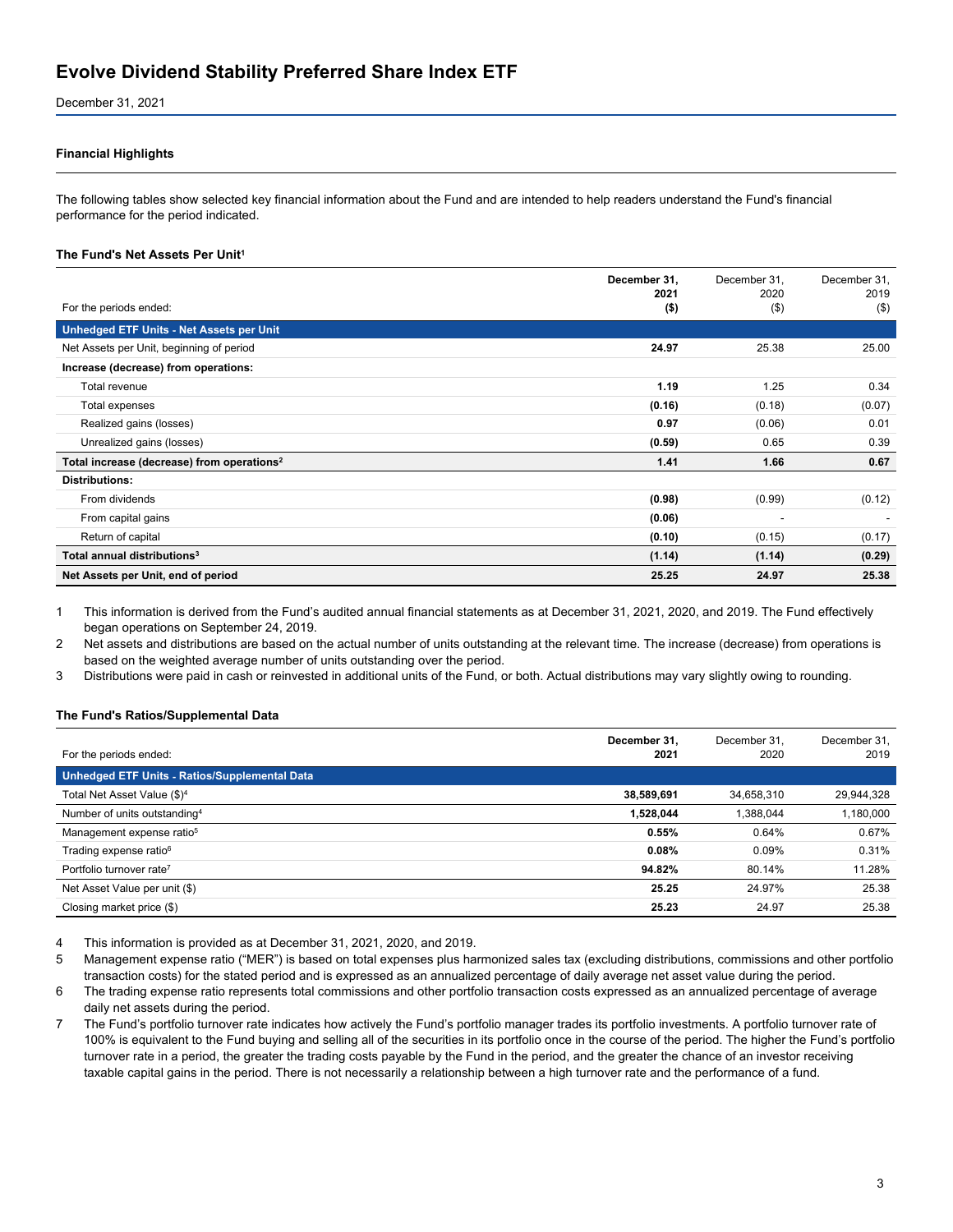December 31, 2021

### **Past Performance**

The performance information does not take into account sales, redemption, distribution, income taxes payable by any unitholder or other optional charges that, if applicable, would have reduced returns or performance. The performance information shown assumes that all distributions made by the investment Fund in the periods shown were reinvested in additional securities of the investment fund. How the Fund has performed in the past does not necessarily indicate how it will perform in the future.

#### **Year**‑**by**‑**Year Returns**

The bar chart below shows the Unhedged ETF Units' performance for each of the financial years shown. The chart shows, in percentage terms, how much an investment made in the Fund on the first day of each financial year would have grown or decreased by the last day of each financial year.

#### **PREF Unhedged ETF Units<sup>1</sup>**



1 The Unhedged ETF Units of the Fund effectively began operations on September 24, 2019.

#### **Annual Compound Return**

The table below shows the historical annual compound total return of the Unhedged ETF Units. The returns are for period ended December 31, 2021. For a discussion of the relative performance of the Fund as compared to the index, please refer to the "Results of Operations" section in the "Management Discussion of Fund Performance".

|                                                              | Since Inception <sup>1</sup><br>(%) | Year<br>(%) |
|--------------------------------------------------------------|-------------------------------------|-------------|
| Unhedged ETF Units                                           | 5.                                  | 5.8         |
| Solactive Dividend Stability Canada Preferred Share Index PR | 0.9                                 | 1.5         |

1 From inception date of September 24, 2019.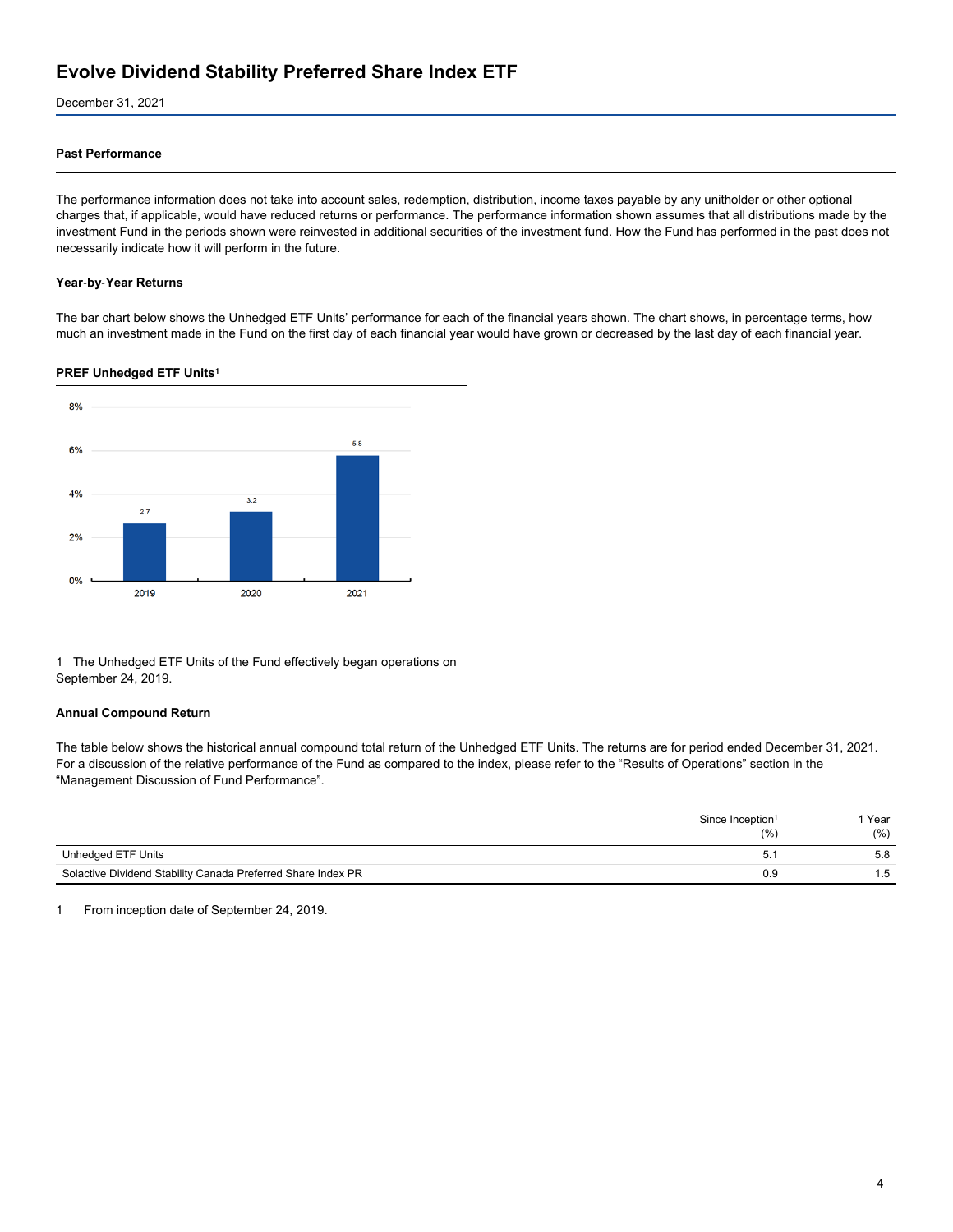December 31, 2021

## **Summary of Investment Portfolio**

#### **Top 25 Positions**

|                                                                                      | Percentage of Net<br>Asset Value |
|--------------------------------------------------------------------------------------|----------------------------------|
| Security                                                                             | (% )                             |
| TC Energy Corporation, Preferred, Series '15'                                        | 8.4                              |
| Enbridge Inc., Preferred, Series '17', Perpetual                                     | 6.2                              |
| Enbridge Inc., Preferred, Series '19'                                                | 4.2                              |
| Pembina Pipeline Corporation, Preferred, Series '21'                                 | 3.4                              |
| Manulife Financial Corporation, Preferred, Series '2'                                | 2.8                              |
| Pembina Pipeline Corporation, Preferred, Series '23'                                 | 2.5                              |
| Great-West Lifeco Inc., Preferred, Series 'G'                                        | 2.5                              |
| Brookfield Infrastructure Partners Limited Partnership, Preferred, Series '7'        | 2.5                              |
| AltaGas Limited, Preferred, Series 'K'                                               | 2.5                              |
| Sun Life Financial Inc., Preferred, 4.450%, Series '4'                               | 2.4                              |
| Manulife Financial Corporation, Preferred, Series '3'                                | 2.4                              |
| Great-West Lifeco Inc., Preferred, Series 'H'                                        | 2.4                              |
| Brookfield Asset Management Inc., Preferred, Series '46'                             | 2.4                              |
| Great-West Lifeco Inc., Preferred, 4.500%, Series 'l'                                | 2.4                              |
| Power Financial Corporation, Preferred, Series 'S'                                   | 2.3                              |
| Brookfield Office Properties Inc., Preferred, 5.100%, Series 'EE'                    | 2.2                              |
| Pembina Pipeline Corporation, Preferred, Series '25'                                 | 2.1                              |
| Power Corporation of Canada, Preferred, Series 'D'                                   | 2.1                              |
| Great-West Lifeco Inc., Preferred, Series 'P', Perpetual                             | 2.1                              |
| Brookfield Renewable Partners Limited Partnership, Preferred, Series '13', Perpetual | 2.0                              |
| Brookfield Renewable Partners Limited Partnership, Preferred, Series '11'            | 2.0                              |
| Sun Life Financial Inc., Preferred, Series '5'                                       | 2.0                              |
| Sun Life Financial Inc., Preferred, 4.450%, Series '3', Perpetual                    | 2.0                              |
| Power Financial Corporation, Preferred, Series 'K'                                   | 2.0                              |
| Canadian Utilities Limited, Preferred, Series 'DD'                                   | 1.8                              |
| <b>Total</b>                                                                         | 69.6                             |

## **Industry Allocation**

| Portfolio by Category          | Percentage of Net<br>Asset Value<br>(%) |
|--------------------------------|-----------------------------------------|
| <b>Equities</b>                |                                         |
| <b>Consumer Discretionary</b>  | 0.9                                     |
| <b>Consumer Staples</b>        | 3.3                                     |
| Energy                         | 27.8                                    |
| Financials                     | 51.1                                    |
| <b>Utilities</b>               | 14.8                                    |
| Cash and Cash Equivalents      | 2.5                                     |
| Other Assets, less Liabilities | (0.4)                                   |
| <b>Total</b>                   | 100.0                                   |

The summary of Investment Portfolio may change due to the ongoing portfolio transactions of the Fund. Updates are available quarterly by visiting our website at www.evolveetfs.com.